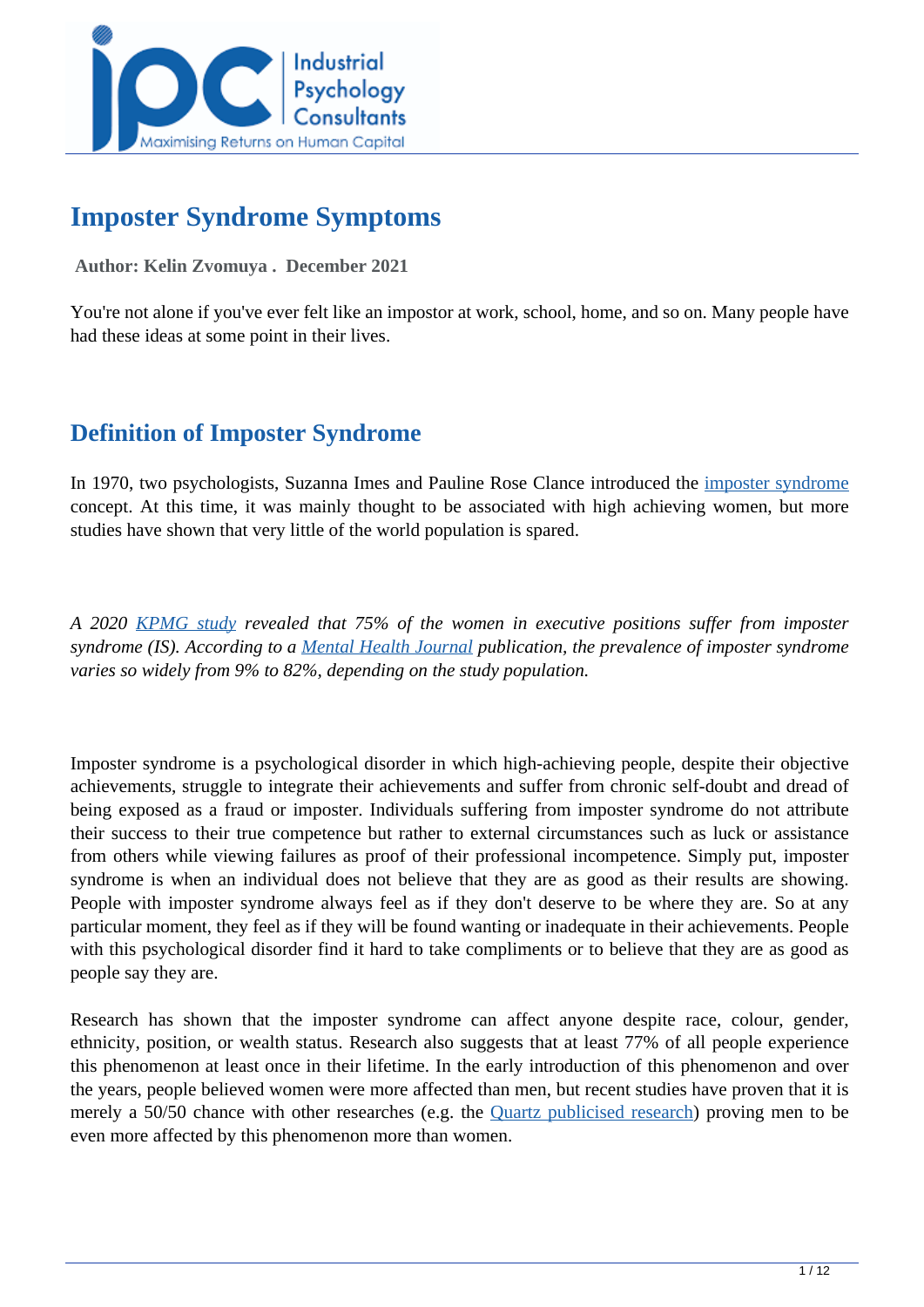

According to [Healthline,](https://www.healthline.com/health/mental-health/imposter-syndrome) imposter syndrome, also known as perceived fraudulence, is characterised by persistent feelings of incompetence and self-doubt, despite your qualifications, experience, and achievements. Psychologists first described the syndrome in 1978. According to a 2020 study, 9% up to 82% of people experience impostor syndrome when they believe they haven't earned what they've accomplished and are a phoney (Bravata, D. M., et al., Journal of General Internal Medicine, Vol. 35, No. 4, 2020). The figures may differ depending on who takes part in the research. Impostor syndrome manifests itself as a feeling of being a fraud, a dread of being exposed, and a problem internalising one's accomplishment. Self-doubt may help people evaluate their achievements and abilities, but too much self-doubt can hurt their self-image.

This can result in imposter syndrome symptoms, influencing the following aspects of a person's life.

## **Performance at work**

The individual may be concerned that their coworkers and managers have unrealistic expectations of them. They may believe they are unable to deliver. A person's fear of not succeeding may encourage them to hold back and avoid pursuing greater goals. This, together with the fear of making a mistake, might impact their overall job performance.

## **Taking up more obligations**

According to the [MedicalNewsToday,](https://www.medicalnewstoday.com/articles/321730) a study released in 2014, people with impostor syndrome may focus significantly on limited activities rather than taking on extra responsibilities that can demonstrate their competence.

They may be hesitant to take on extra responsibilities for fear of detracting from or jeopardising the quality of their current ones.

## **Self-doubt**

For persons with imposter syndrome, success can lead to a spiral of self-doubt. Even when a person reaches a significant milestone, they may not appreciate their achievements. Rather than appreciating their accomplishments, the individual may be concerned that others would learn the "truth" about their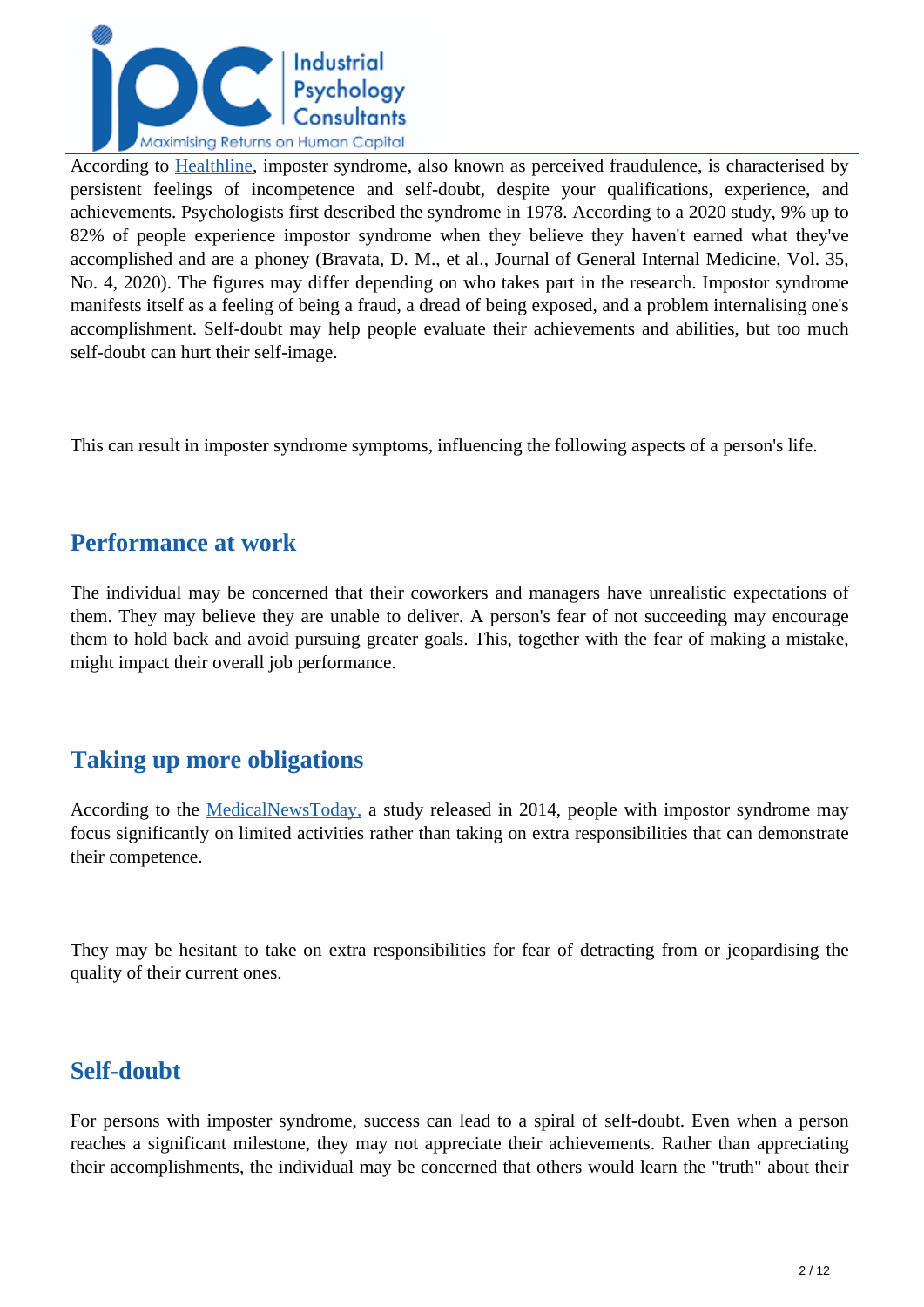

ability.

Any acknowledgement earned-It is labelled as sympathy or pity. Even though you attribute your successes to chance, you are solely responsible for any errors you make. Even minor mistakes enhance your belief in your ineptness and inability.

## **Attributing success to variables beyond one's control**

Impostor syndrome affects those who reject their competence. They may believe that their achievements are attributable to external sources: chance or a reliable source. When things go wrong for reasons other than the individual's control, they may blame themselves. Therefore, people with high imposter syndrome have an external locus of control mentality, meaning their achievements are attributed to external forces such as luck, bias, fate, or chance.

## **Burnout and job dissatisfaction**

In some instances, a person may not feel adequately challenged in their work, yet the fear of failure or discovery prevents them from seeking advancement or further responsibilities. As individuals strive to overcome their feelings of inadequacy, they may become more prone to burnout.

According to the findings of a 2014 study, persons with impostor syndrome prefer to stay in their jobs because they don't feel they can perform better. Individuals may undervalue their talents or fail to see how their abilities are valued differently in other positions.

## **Make no attempt to obtain a promotion**

Impostor syndrome can cause people to doubt their value by undervaluing their skills and abilities. They may be hesitant to ask for a promotion or increase since they do not feel deserving. According to the [MedicalNewsToday,](https://www.medicalnewstoday.com/articles/321730) when one academic earned their appointment in the original 1978 research, they assumed there must have been a mistake in the selection process since they could not see how they could be deserving of the position.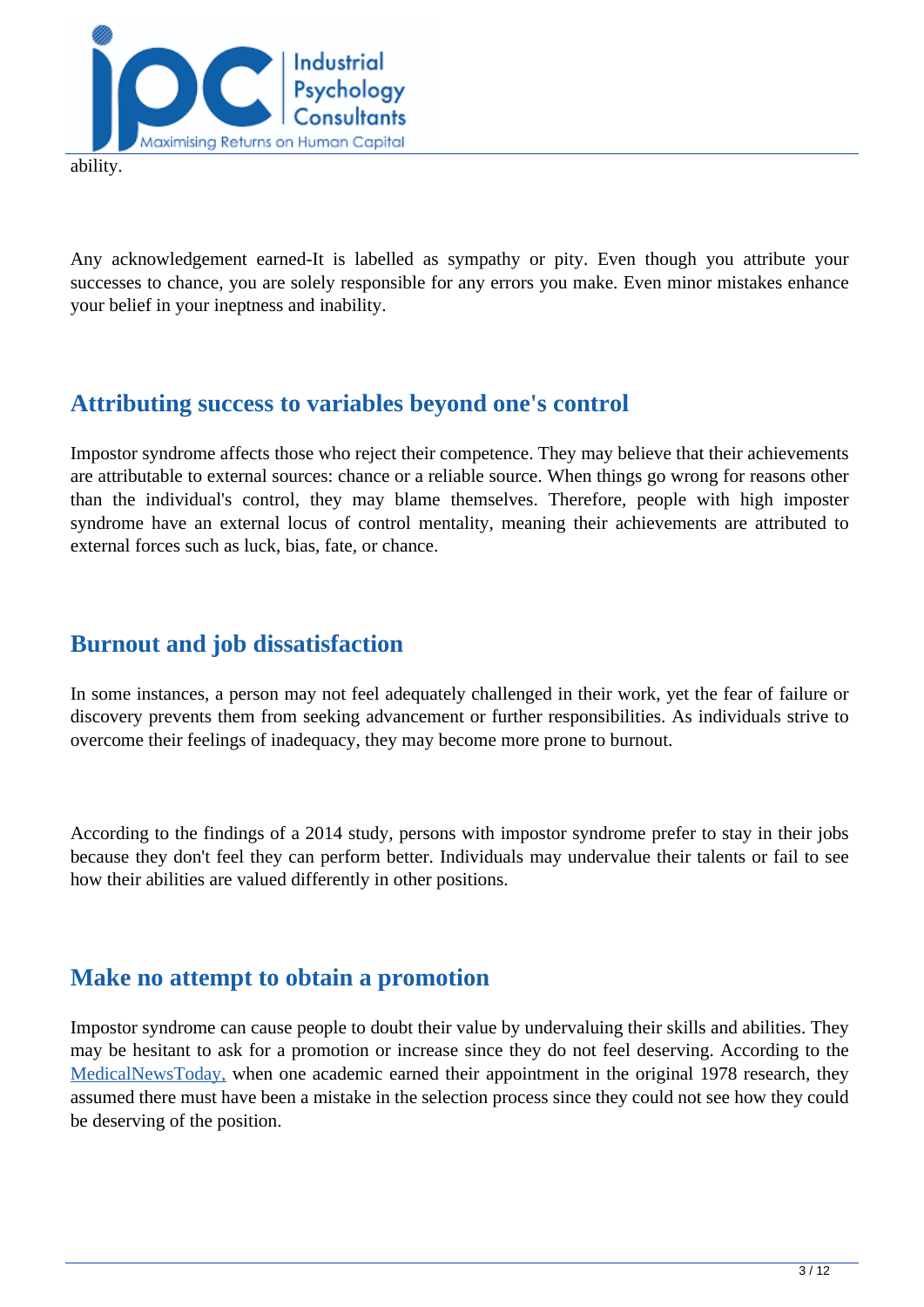

## **Goal-setting and a focus on tasks**

Overachievement can sometimes be caused by a fear of failure and a desire to be the best. The person may have set challenging objectives for himself and been disappointed when they could not attain them.

## **Imposter Syndrome Effects on Mental Health**

In certain circumstances, the worry of not being good enough might lead to mental health issues. The person may experience the following:

- *Anxiety*
- *dread of being exposed as a phoney*
- *depression*
- *irritability and a lack of self-assurance*
- *shame*

On the other hand, experts do not consider imposter syndrome to be a mental health illness.

## **The Five Types of Imposter Syndrome**

In her 2011 book "The Secret Thoughts of Successful Women: Why Capable People Suffer from the Impostor Syndrome and How to Thrive in the Face of It," leading imposter syndrome researcher Dr Valerie Young lists five primary sorts of imposters.

As she refers to them, these competence kinds represent one's personal views about what it is to be competent.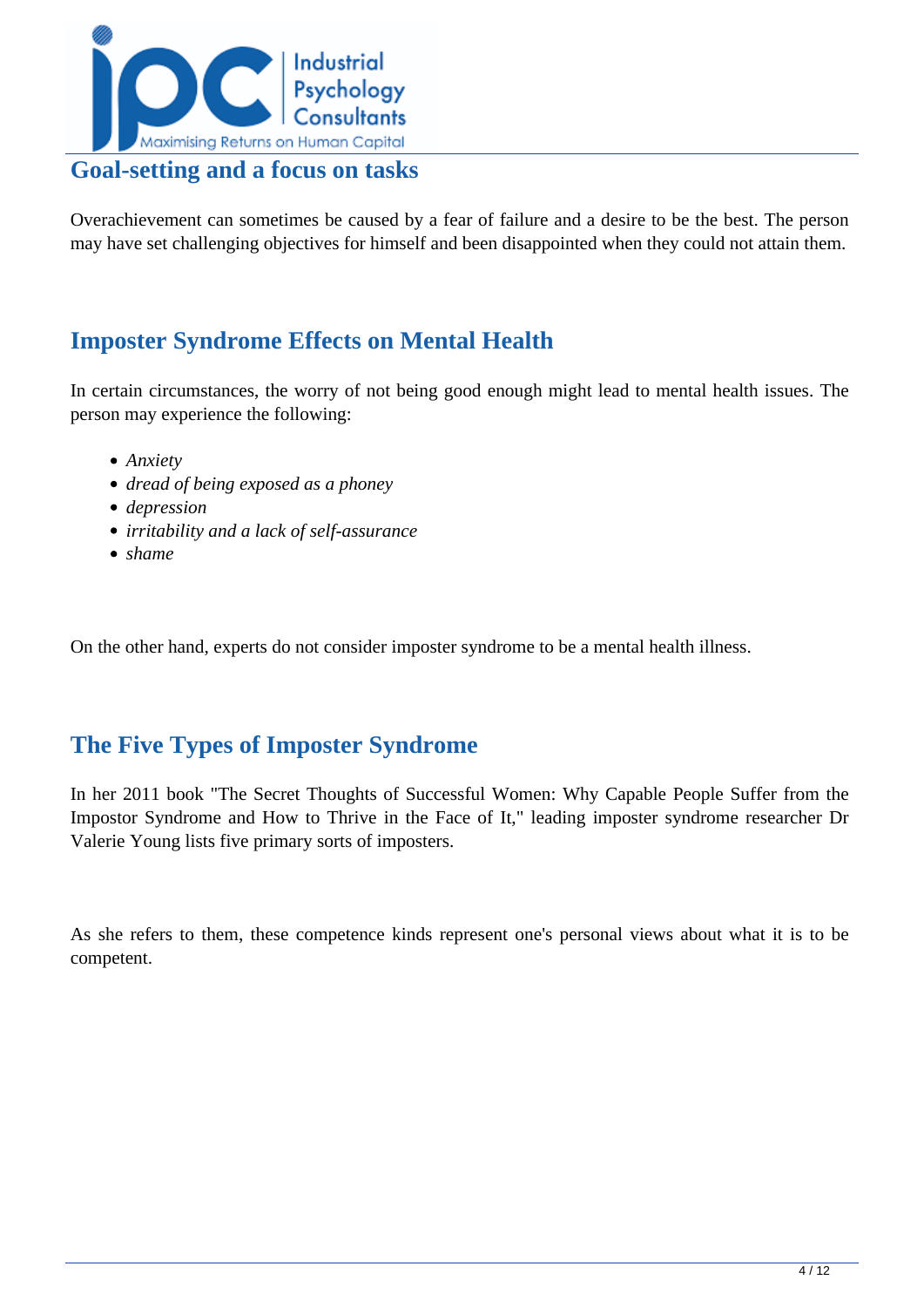



#### *[Picture Source.](https://www.verywellmind.com/imposter-syndrome-and-social-anxiety-disorder-4156469)*

Here's a closer look at each personality type and how it manifests itself.

#### **1. The Perfectionist**

You put a lot of emphasis on how you do things, to the point that you expect perfection from yourself in all areas of life. You won't reach these requirements since perfection isn't always a feasible aim. You could condemn yourself for minor mistakes and feel guilty of your "failure" instead of praising the hard effort you've put in after finishing a task.

If you fear you won't accomplish anything correctly the first time, you may avoid attempting new things altogether. "Perfectionists" have incredibly high standards for themselves, and they will feel like failures even if they achieve 99% of their objectives.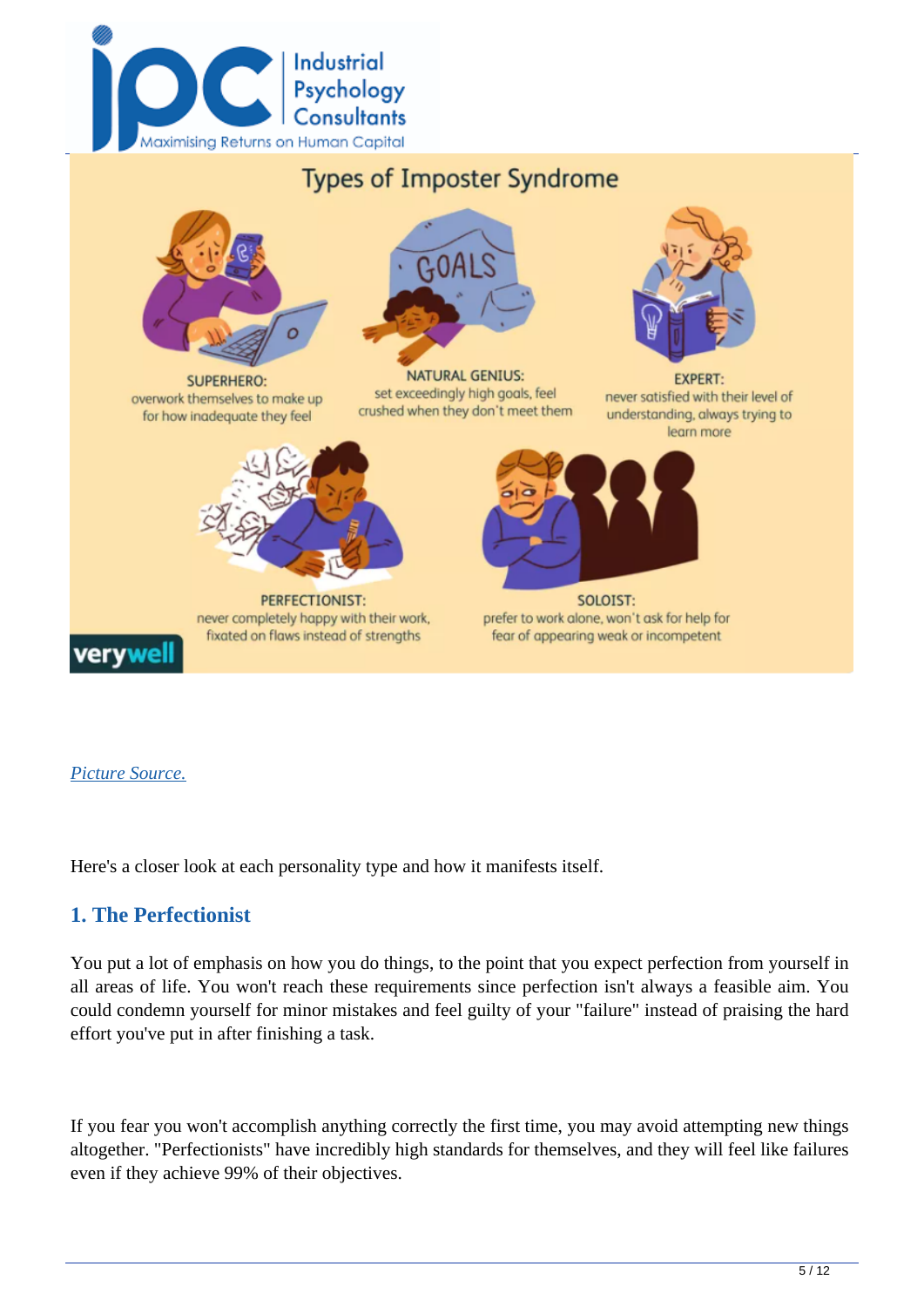

#### **2. Natural brilliance**

You've spent your life taking up new abilities with little effort and assume you should be able to grasp new information and procedures immediately. When you have a tough time, your assumption that competent individuals can manage everything easily makes you feel phoney. Therefore, when a "natural genius" struggles or works hard to complete a task, they believe they are not good enough. They are used to things coming easy to them, so when they have to work hard, their brain tells them they're a fraud.

You may feel guilty and embarrassed if something does not come naturally to you or not achieve it on your first try.

### **3. The tenacious individualist (or soloist)**

You feel that you should be able to take care of things independently. You believe you are unworthy if you cannot attain success on your own.

Asking for help or accepting aid when provided isn't the same as letting down your high standards. It also entails owning up to your shortcomings and confessing to failure.

#### **4. The specialist**

You must understand everything there is to know about the subject before considering your job a success. Since you believe you should know everything and have all the answers, you may feel like a phoney or a failure if you can't answer a question or learn something you didn't know before. You could wind up needing to commit extra time to your core work since you spent so much time chasing your hunt for new knowledge.

#### **5. The Superhero**

You associate competence with your capacity to achieve in every position you play, whether as a student, a friend, an employee, or a parent. Failure to meet the expectations of these positions merely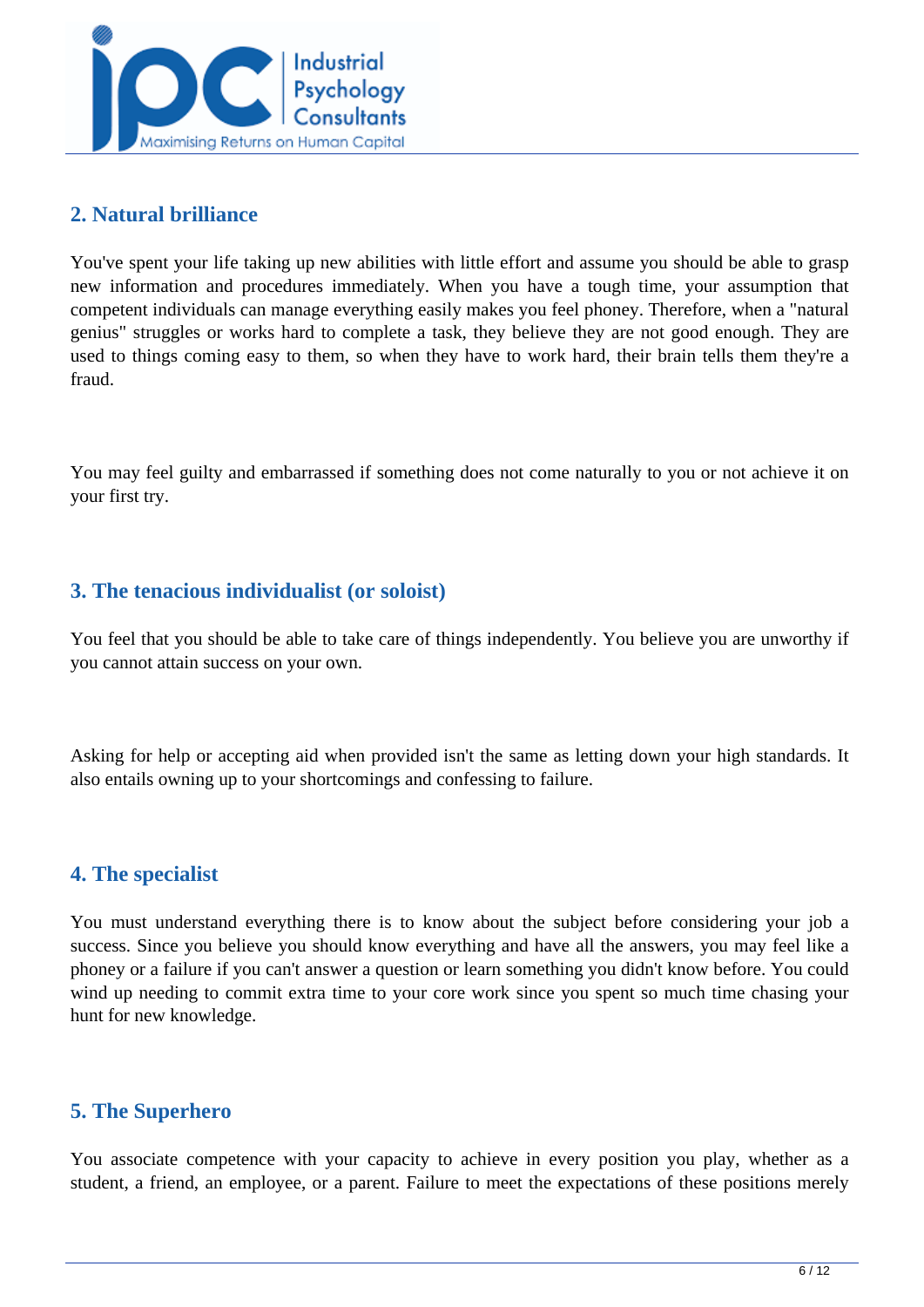

demonstrates your ineptitude in your mind. To succeed, you must push yourself to the maximum in every job, using as much energy as possible.

Even putting out your best effort may not be enough to alleviate your thoughts of imposter-ship. "I should be able to accomplish more," or "This should be simpler," you might think. To prove that they are not impostors, "supermen" or "superwomen" push themselves to work harder than those around them. They have a strong desire to succeed in all parts of their lives—at work, as parents, as partners—and may get anxious if they do not achieve their goals. The extreme effort, as in "workaholism," is common among [superheroes.](https://www.medicalnewstoday.com/articles/321730#types) This can result in burnout, which can harm one's physical and mental health and interpersonal connections.

## **Impostor syndrome is caused by a variety of factors**

According to an article on [time](https://time.com/5312483/how-to-deal-with-impostor-syndrome/), there is no one-size-fits-all solution. According to Ervin, some specialists feel it has something to do with personality qualities like anxiety or neuroticism. In contrast, others believe it has something to do with familial or behavioural factors. Childhood experiences can have a lasting influence, such as the sensation that your grades were never high enough for your parents or that your siblings outperformed you in particular areas. "People frequently internalise these ideas: 'I need to succeed' to be appreciated or likeable," Ervin explains. "It becomes a self-fulfilling prophecy."

[Imposter syndrome is mostly caused by pers](https://beecholmeadultcare.co.uk/what-is-impostor-syndrome/)onality factors. Self-efficacy, perfectionism, and neuroticism are all issues faced by those who suffer from them. Competitive circumstances can also establish the foundation for future success. Many persons who later acquire emotions of impostorism, for example, were subjected to heavy scholastic pressure from their parents as children.

Impostor syndrome may be defined as a sort of humiliation characterised by feelings of inadequacy or "not good enough." Impostor syndrome is a sort of humiliation in educational or professional contexts when a person does not believe they are clever or skilful enough to succeed. People who suffer from imposter syndrome believe that others have exaggerated their talents and must keep pretending to maintain their reputation.

While many individuals rely on time, experience, and accomplishment to create confidence in their careers, those with imposter syndrome may not be able to do so. Working hard to look confident and capable while privately feeling the reverse causes impostors a lot of stress and worry, making them more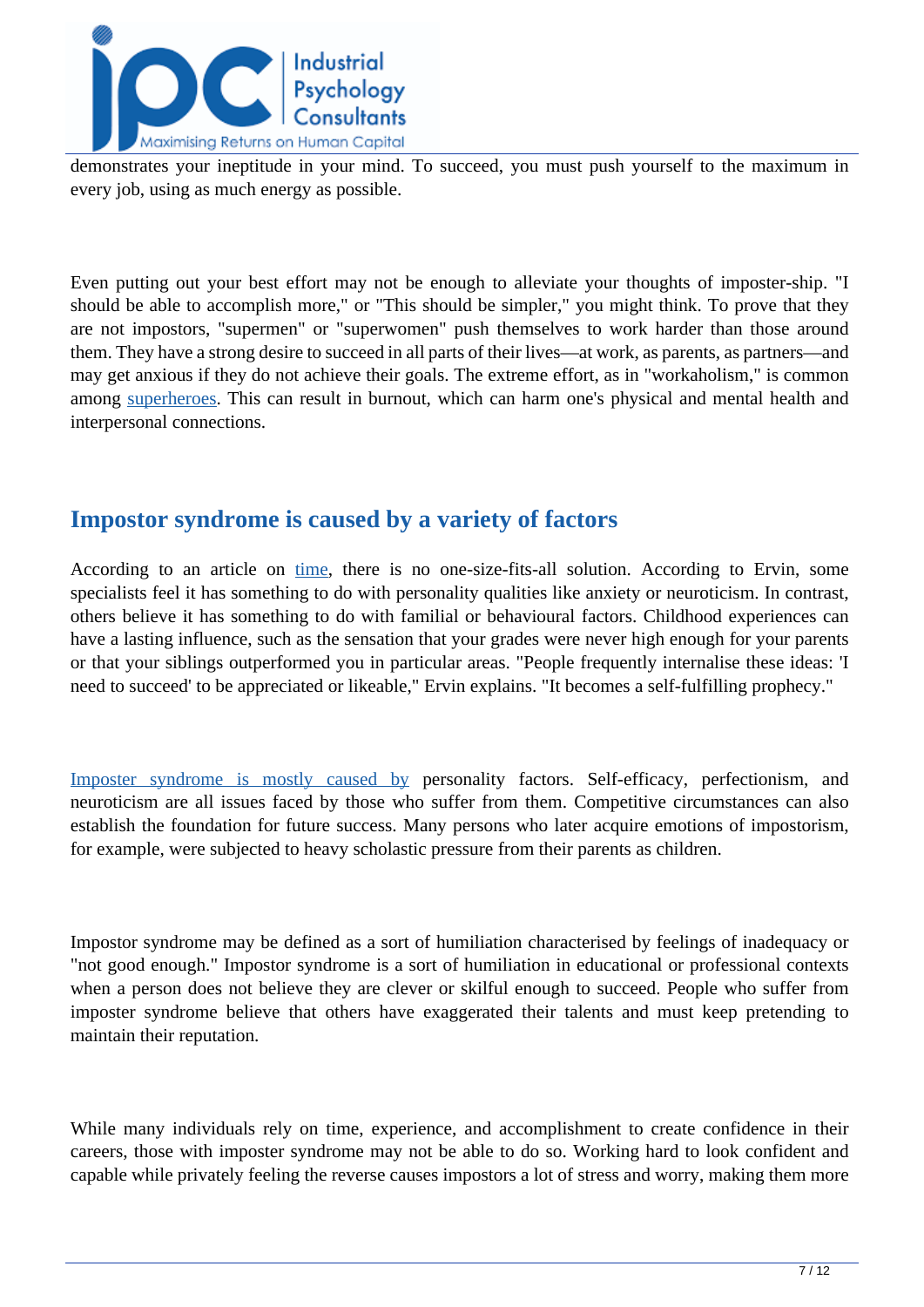

sensitive to anxiety, depression, professional burnout, and low self-esteem. People with this problem might feel even more nervous, apprehensive, and dishonest when they succeed since they tend to discount their accomplishments.

#### *Impostor Syndrome and Childhood Experiences*

Social conditioning occurs at a young age, and some research suggests that early childhood interactions with family may play a role in the development of imposter syndrome. Children who had to undertake parental tasks and obligations at an early age and children who did not have a solid and secure link with their parents have been demonstrated to be more prone to imposter syndrome. Impostor syndrome can be exacerbated by a lack of positive reinforcement and praise in childhood, leading to youngsters forming harmful attitudes about their abilities.

#### *Anxiety in Social Situations*

[Impostor syndrome and social anxiety may be linked.](https://www.verywellmind.com/imposter-syndrome-and-social-anxiety-disorder-4156469) In social or performance contexts, a person with Social anxiety disorder (SAD) may feel like they don't belong. You may be discussing with someone and fear that they will notice your social ineptness. You could be giving a presentation and feel compelled to get through it quickly before anyone sees you don't belong there.

Imposter syndrome leads persons who are generally non-worried to become anxious when they are in circumstances where they feel inadequate. While social anxiety symptoms might exacerbate emotions of impostor syndrome, this does not entail that everyone who has imposter syndrome also has social anxiety or vice versa. People who do not suffer from social anxiety may experience a lack of confidence and competence.

#### *Personality*

An increased incidence of impostor syndrome has also been related to certain personality traits. The following are some attributes or characteristics that might play a role:

*Low self-efficacy:* Your conviction in your capacity to achieve in any given scenario is referred to as self-efficacy. Self-efficacy, a term coined by Albert Bandura, denotes a person's belief in their ability to carry out the actions required to achieve specified performance goals.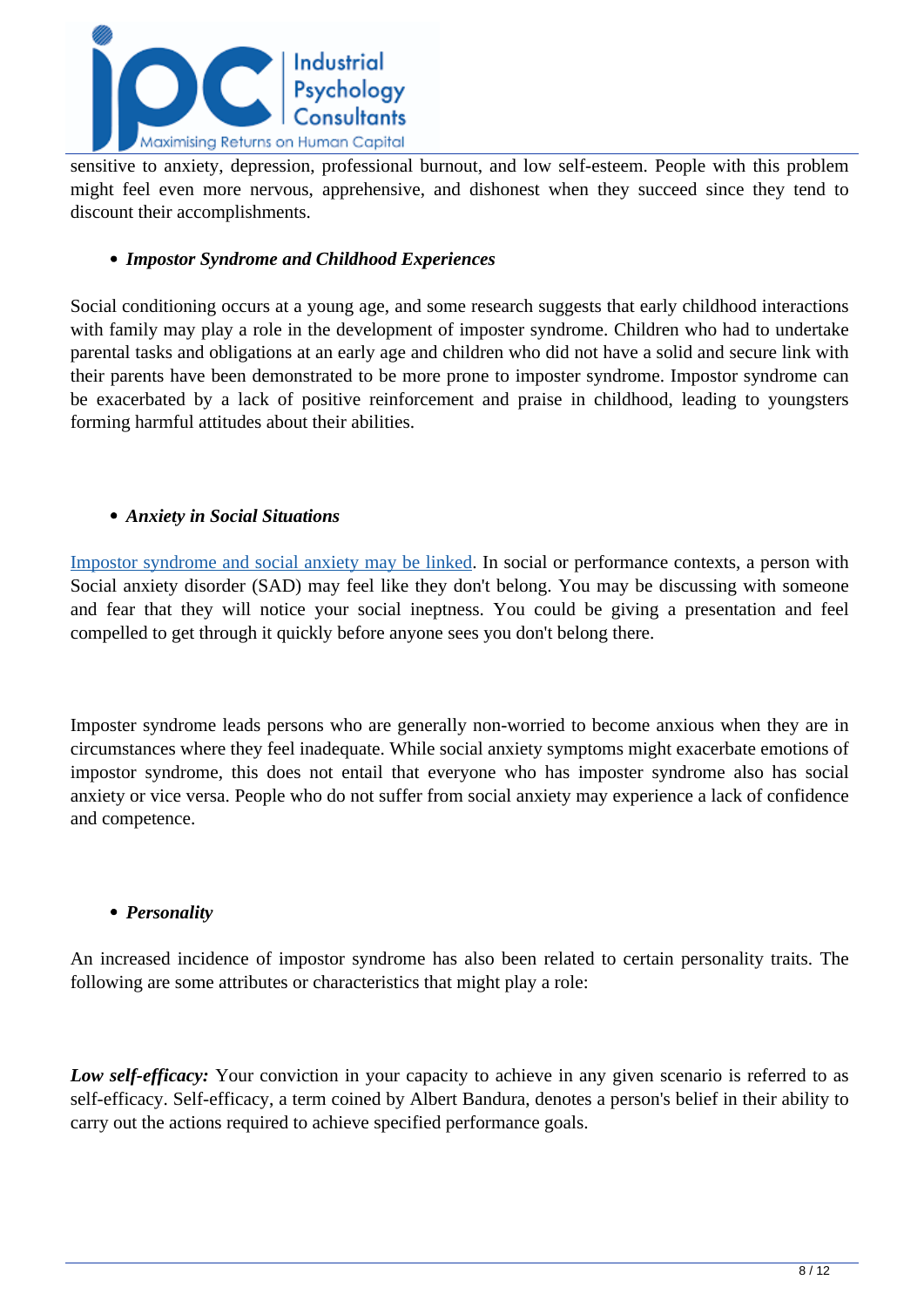

*Perfectionism:* Impostor syndrome is exacerbated by perfectionism. You may believe that there is a flawless "script" for discussions and that you can never say something inappropriate. You may find it difficult to seek help from others and may postpone due to your high expectations.

*Neuroticism:* is one of the five major personality traits that has been associated with increased levels of anxiety, insecurity, tension, and guilt.

## **Impostor Syndrome: How to Overcome It**

Although there is no particular therapy for impostor syndrome, persons concerned about its influence on their lives should seek support from a mental health expert. The actions below can also help a person manage and overcome impostor syndrome-related feelings of inadequacy.

### **Talk about it**

Sharing sentiments with a trustworthy colleague, friend, or family member or receiving feedback can help build a more realistic view of their talents and competence.

#### **Seek professionals**

According to Trusted Source, many persons with imposter syndrome believe that they are the only ones who experience these sentiments, which leads to isolation.

By talking to a mental health specialist, a person may pinpoint the source of their feelings, allowing them to address the root problems.

#### **Recognise the warning signs**

Knowing what impostor syndrome is and why it occurs can help people recognise the signs and develop solutions to their worries.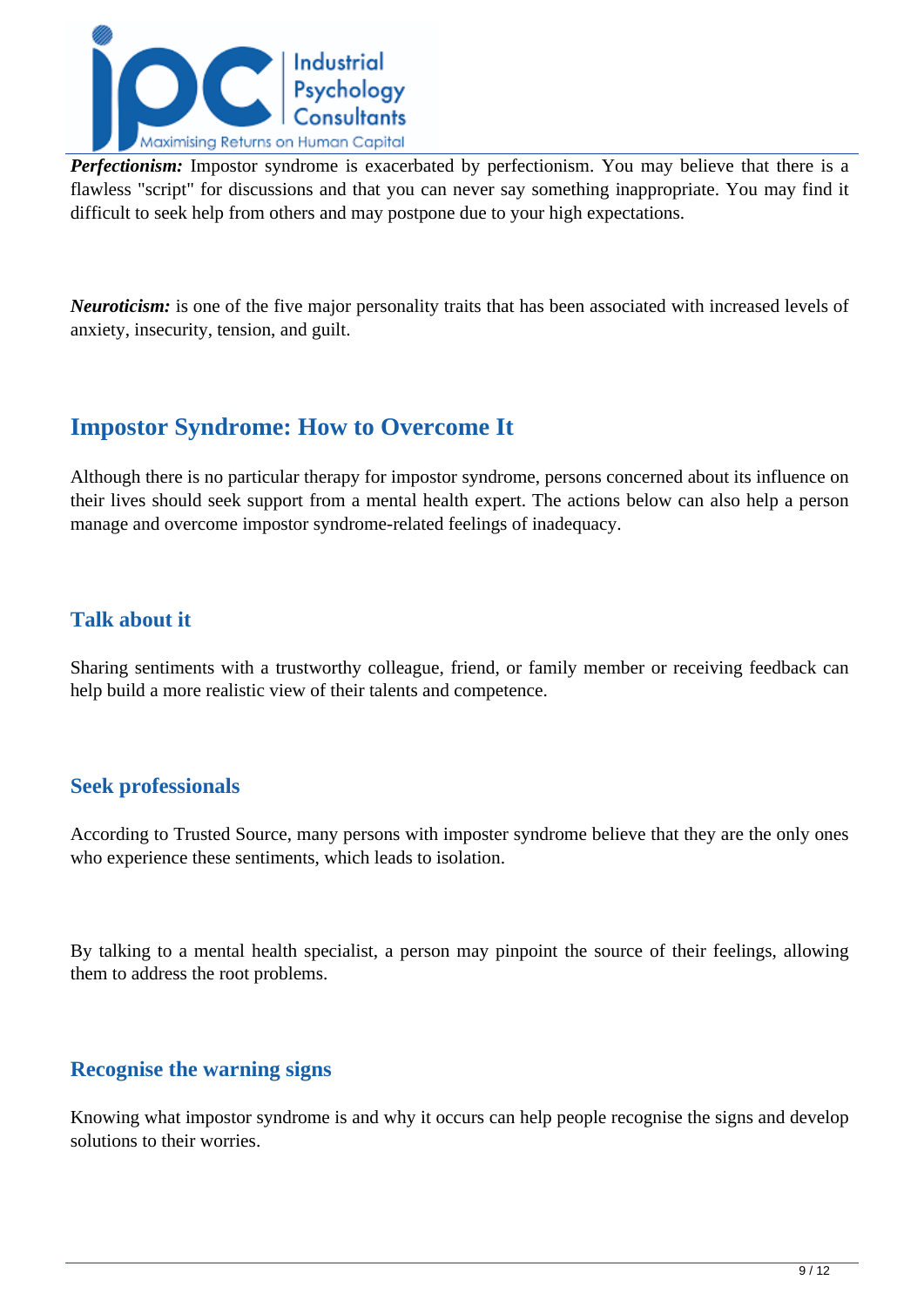

#### **Accept the fact that perfection is unattainable**

A person's strengths and faults must be accepted to have a healthy sense of self-esteem and self-worth. Nobody is flawless, and errors are unavoidable in life. Accepting that things go wrong from Time to Time helps boost resilience and mental health.

## **Negative thoughts should be challenged**

Impostor syndrome can be overcome by replacing negative ideas with good ones.

## *Imposter Syndrome Symptoms*

[VerywellMind](https://www.verywellmind.com/imposter-syndrome-and-social-anxiety-disorder-4156469) notes that the impostor syndrome is a regular occurrence that is not recognised by the Diagnostic and Statistical Manual of Mental Disorders (DSM-5). According to estimates, 70% of people will experience at least one episode of this condition in their lifetime.

*Ask yourself the following questions if you suspect you have impostor syndrome:*

- *Do you obsess about even minor errors or shortcomings in your work?*
- *Do you think your success is due to chance or other factors?*
- *Are you easily offended, even if it's helpful criticism?*
- *Do you ever get the feeling that you'll be exposed as a liar?*
- *Do you minimise your knowledge, even in areas where you are superior to others?*

Imposter syndrome can manifest itself in various ways, depending on the person who suffers from it. Imposter symptoms can manifest in a variety of ways.

- *Feeling incompetent despite demonstrating competency*
- *Fear of not meeting another person's expectations*
- *Feeling as if past successes and hard work were only due to luck*
- *Feeling incapable of performing at the same level every time*
- *Feeling uncomfortable with getting recognition or congratulations*
- *Feeling disappointed over current accomplishments*
- *Feeling doubtful of successes*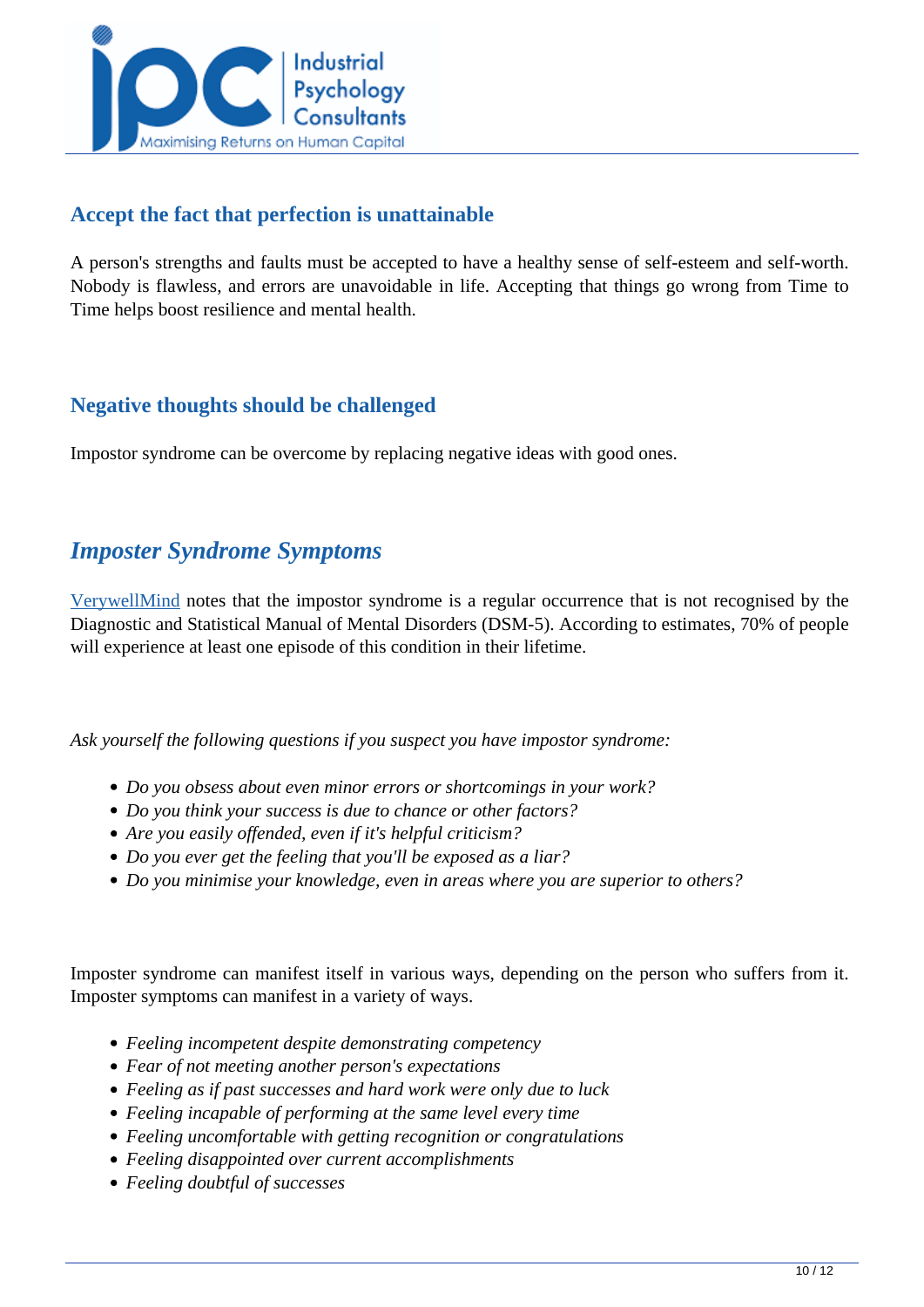

*Feeling constant preoccupation Stressed, nervous, or sad as a result of feelings of inadequacy*

Imposter syndrome can lead to the development of various mental health issues resulting from frequent feelings of inadequacy. Negative sentiments, for example, might lead to worry or despair, which is linked to impostor syndrome.

# **What is Impostor Syndrome?**



# Meaning

When you feel you are not as capable as how others see you and this will come out soon enough and you will be "caught".

## Causes

Often highly accomplished people, traits like perfectionism, neuroticism and a very demanding environment can play a role in the onset.

## Remedy

Fight feeling like a fraud listing your own achievements without comparing to others and changing your mindset



**[Picture Source.](https://beecholmeadultcare.co.uk/what-is-impostor-syndrome/)**